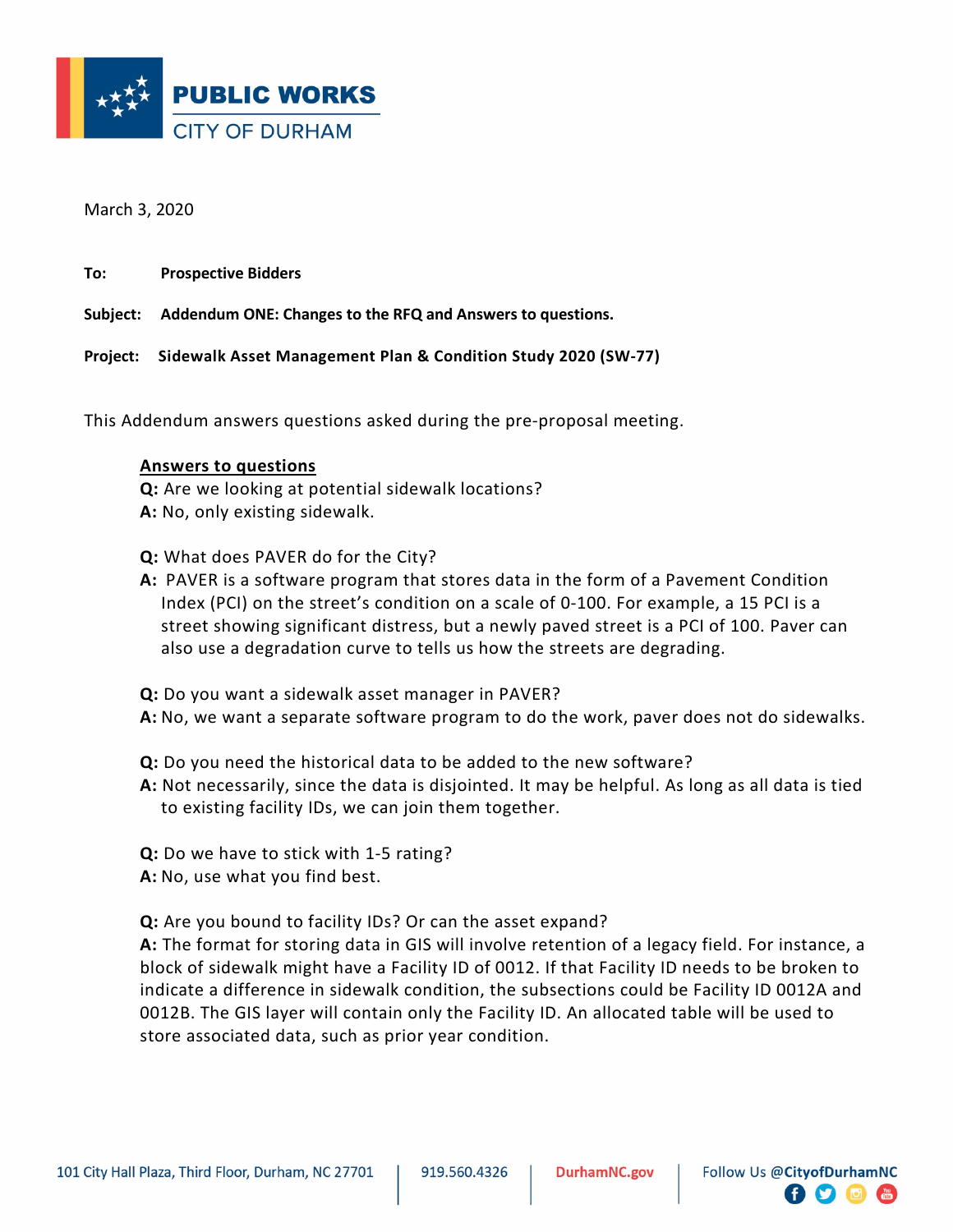**Q:** Are the existing datasets, done by city forces or another consultant? Are they useful? **A:** Most of our datasets were done by consultants, no they are not very useful now.

**Q:** Will the future maintenance be done by a consultant or the City? **A:** it will be done by the City.

- **Q:** is there any preference of the type of interface that the city prefers in terms of where they are and actually enter this information on an ongoing basis? is there a need for a mobile tool or separate tools to capture data?
- **A:** There is no preference. Another asset management plan in development is using a tablet for data collection.
- **Q:** Is the new software going to be used one time during this contract, or the City is going to continue using it?
- **A:** The software will be developed for the City, and the City will continue using it.
- **Q:** Do we have to develop the degradation curves or actually utilize software going forward?
- **A:** Yes, you will have to develop a degradation curves, and you would upload those into the software.
- **Q:** What about licenses?
- **A:** You would provide the initial needed licenses, and the City will renew them as needed in the future.
- **Q:** There's a section in the scope about cost estimating that can go along with finding out how much sidewalks you're appearing, whether it's done by contract or in-house. Could you guys expound a little bit on what you're looking for from the cost estimating scope?
- **A:** We want the program to be able to forecast budgets for us. So we'll share with you what it cost us to fix sidewalks. Our cost is much different from a developer's cost. We have historical data on what it takes to make small repairs, to replace a whole block. And then that way, based on the conditions, you can tie that to the information about what we're experiencing per cost.
- Below is additional information relevant to the sidewalk asset management plan development.
- Section 160 of the RFQ states this is a re-advertisement. That information is incorrect, this not a re-advertisement.
- All available data from previous efforts to gather sidewalk condition data will be shared with the successful consultant.

 $\bullet$  0  $\bullet$